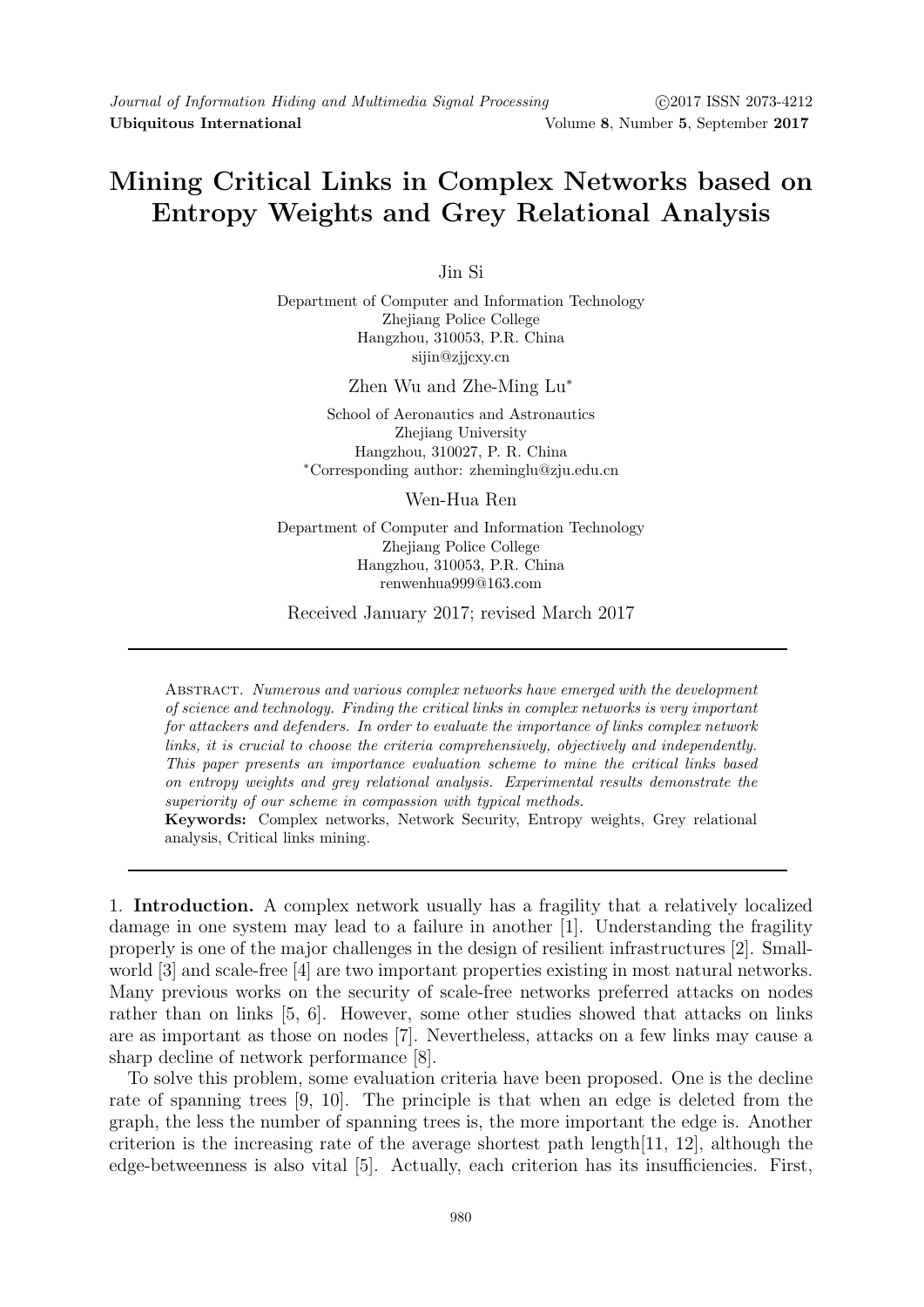most of the criteria use a single index, and hence it cannot be used for evaluation directly. Second, if multi indices are used, the correlation information between the indicators tends to be ignored. Thus, it is necessary to find an effective way to integrate various indicators. Recently, Ren and Lu[13] considered the multi-criteria based comprehensive ranking method for evaluating Link importance for communication networks using the gray relational analysis method. They characterized link importance based on three criteria.

To further improve the performance, this paper proposes a method to integrate the criteria effectively based on entropy weights and grey relational analysis. In Section 2, the grey relational analysis is introduced for criteria selection. In Section 3, we use entropy weights to solve the problem of subjectivity. In Section 4, experimental results and comparisons are performed based on two classical networks. A brief conclusion is given in Section 5.

2. Criteria Selection Based on Grey Relational Analysis. The grey relational analysis has been proved that it is an effective method to find the numerical relationship between various factors based on the trend of the differences or similarities. For mining critical links, the procedures are given below.

Step 1. Suppose there are n links in the network, and each edge has  $m$  factors. The following equation denotes the importance measure vector of the  $i$ -th edge.

$$
X_i = (x_{i1}, x_{i2}, ..., x_{im}), 1 \le i \le n
$$
\n<sup>(1)</sup>

where  $x_{ik}$  means the k-th measure factor of the *i*-th edge.

Step 2. Based on a comprehensive comparison of all links, the reference importance measure vector is given as below.

$$
Y = (y_1, y_2, ..., y_m)
$$
 (2)

where  $y_k$  is the best value among the k-th measure factors of all links.

Step 3. To deal with the different magnitude of the factors, we use the average method to make indices dimensionless. The dimensionless importance measure vector is given as follows.

$$
X_i^* = \left(\frac{x_{i1}}{ave_1}, \frac{x_{i2}}{ave_2}, \dots, \frac{x_{im}}{ave_m}\right)
$$
\n(3)

And the dimensionless reference vector is given as follows

$$
Y^* = \left(\frac{y_1}{ave_1}, \frac{y_2}{ave_2}, \dots, \frac{y_m}{ave_m}\right) \tag{4}
$$

where  $ave_k$  is the average value over the k-th factors of all links, i.e.,

$$
ave_k = \sum_{j=1}^{n} \frac{x_{jk}}{n}
$$
 (5)

Step 4. Compute the difference matrix as follows.

$$
D = \begin{bmatrix} |y_1^* - x_{11}^*| & |y_2^* - x_{12}^*| & |y_3^* - x_{13}^*| & \dots & |y_m^* - x_{1m}^*| \\ |y_1^* - x_{21}^*| & |y_2^* - x_{22}^*| & |y_3^* - x_{23}^*| & \dots & |y_m^* - x_{2m}^*| \\ \dots & \dots & \dots & \dots & \dots \\ |y_1^* - x_{n1}^*| & |y_2^* - x_{n2}^*| & |y_3^* - x_{n3}^*| & \dots & |y_m^* - x_{nm}^*| \end{bmatrix}
$$
(6)

Step 5. Calculate the correlation coefficient between the *i*-th edge and the  $k$ -th factor as follows.

$$
r_{ik} = \frac{D_{\min} + r D_{\max}}{|y_k^* - x_{ik}^*| + r D_{\max}}\tag{7}
$$

where  $r_{ik}$  means the correlation coefficient, and r is the resolution coefficient falling in the range of  $[0, 1]$ .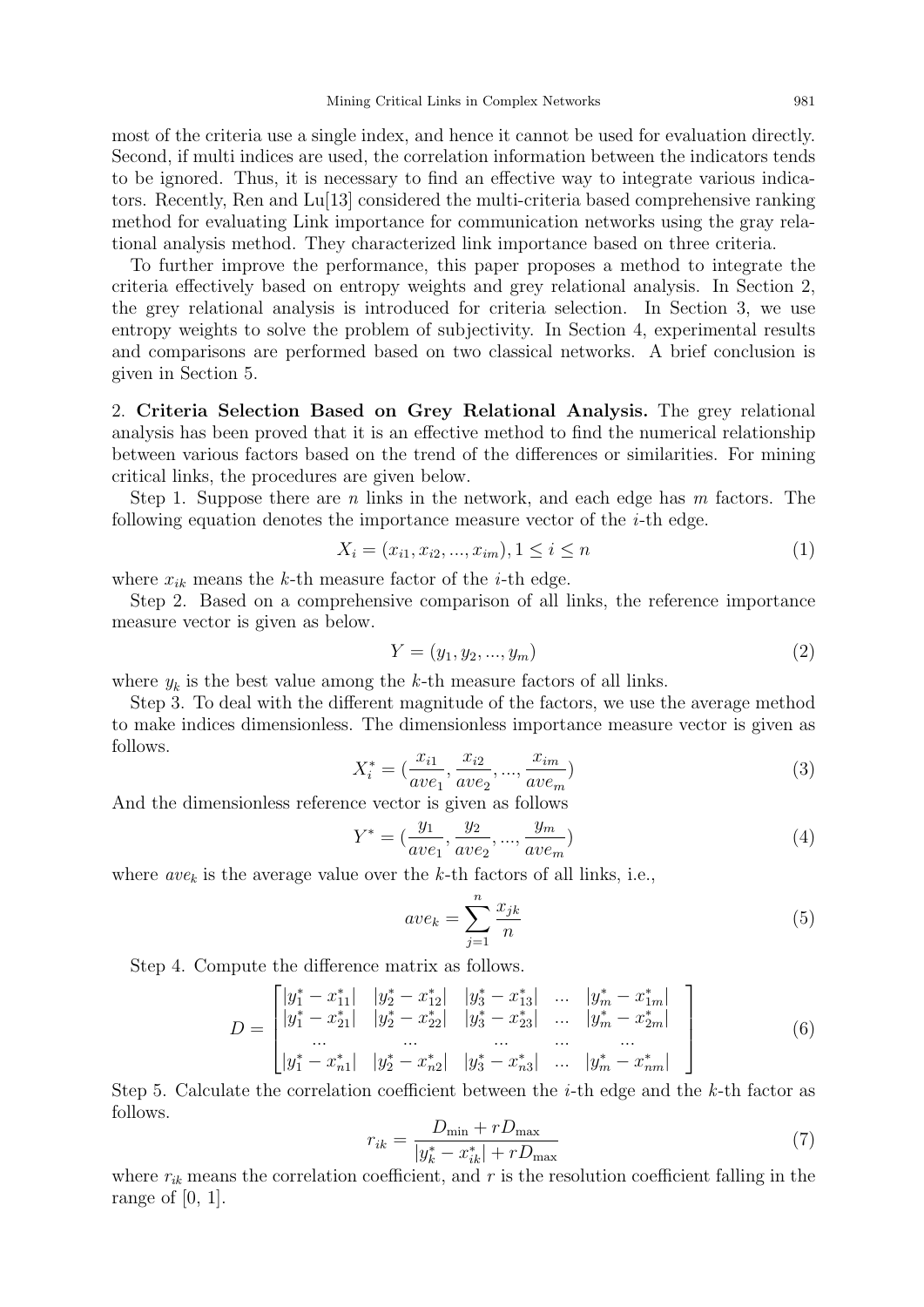Step 6. Calculate the final correlation degree as follows.

$$
R_i = \frac{1}{m} \sum_{k=1}^{m} r_{ik} \tag{8}
$$

where  $R_i$  means the correlation degree of the *i*-th edge and *i*=1, 2, 3,..., *n*.

Step7. Compare the correlation degrees of all links to output a sorted list of links according to their correlation degrees, and a bigger correlation degree value corresponds to a more important edge.

3. The Improved Scheme. Entropy is a physical quantity to indicate the degree of the state may appear. In information theory, entropy is a measure of the uncertainty. The smaller the information entropy of a target is, the greater the degree of variation of the index is. Thus, the greater the amount of information is provided, and the greater the weight is. On the contrary, if the information entropy of a target is larger, then the information provided is smaller and the weight should be correspondingly smaller. Following steps are a brief introduction to the entropy weighting method.

Step1. For a problem with n evaluation objects and  $m$  measure indices, its initial matrix is as follows.

$$
X = \begin{bmatrix} x_{11} & x_{12} & x_{13} & \dots & x_{1m} \\ x_{21} & x_{22} & x_{23} & \dots & x_{2m} \\ \dots & \dots & \dots & \dots & \dots \\ x_{n1} & x_{n2} & x_{n3} & \dots & x_{nm} \end{bmatrix}
$$
 (9)

Step2. After normalizing the initial matrix, the normalized matrix is obtained as follows.

$$
X^* = \begin{bmatrix} x_{11}^* & x_{12}^* & x_{13}^* & \dots & x_{1m}^* \\ x_{21}^* & x_{22}^* & x_{23}^* & \dots & x_{2m}^* \\ \dots & \dots & \dots & \dots & \dots \\ x_{n1}^* & x_{n2}^* & x_{n3}^* & \dots & x_{nm}^* \end{bmatrix}
$$
 (10)

Where the normalized equation is given as

$$
x_{ij}^{*} = \frac{x_{ij} - x_{\min}(j)}{x_{\max}(j) - x_{\min}(j)}
$$
(11)

Where  $x_{\text{max}}(j)$  and  $x_{\text{min}}(j)$  represent the optimal value and the worst value of the j-th index over all objects.

Step3. Determine the entropy of the  $i$ -th index as follows

$$
S_j = -\frac{1}{\ln n} \sum_{i=1}^{n} P_{ij} \ln P_{ij}
$$
 (12)

Where  $P_{ij}$  is defined as follows.

$$
P_{ij} = \frac{1 + x_{ij}^*}{\sum_{j=1}^m (1 + x_{ij}^*)}
$$
\n(13)

Step4. Determine the entropy weight of the  $i$ -th index.

$$
\omega_j = \frac{1 - S_j}{m - \sum_{i=1}^m S_i} \tag{14}
$$

Based on the above grey relational analysis, entropy weights for all indices can be obtained. Using these entropy weights, we can modify Eq. (8) to obtain the final overall index for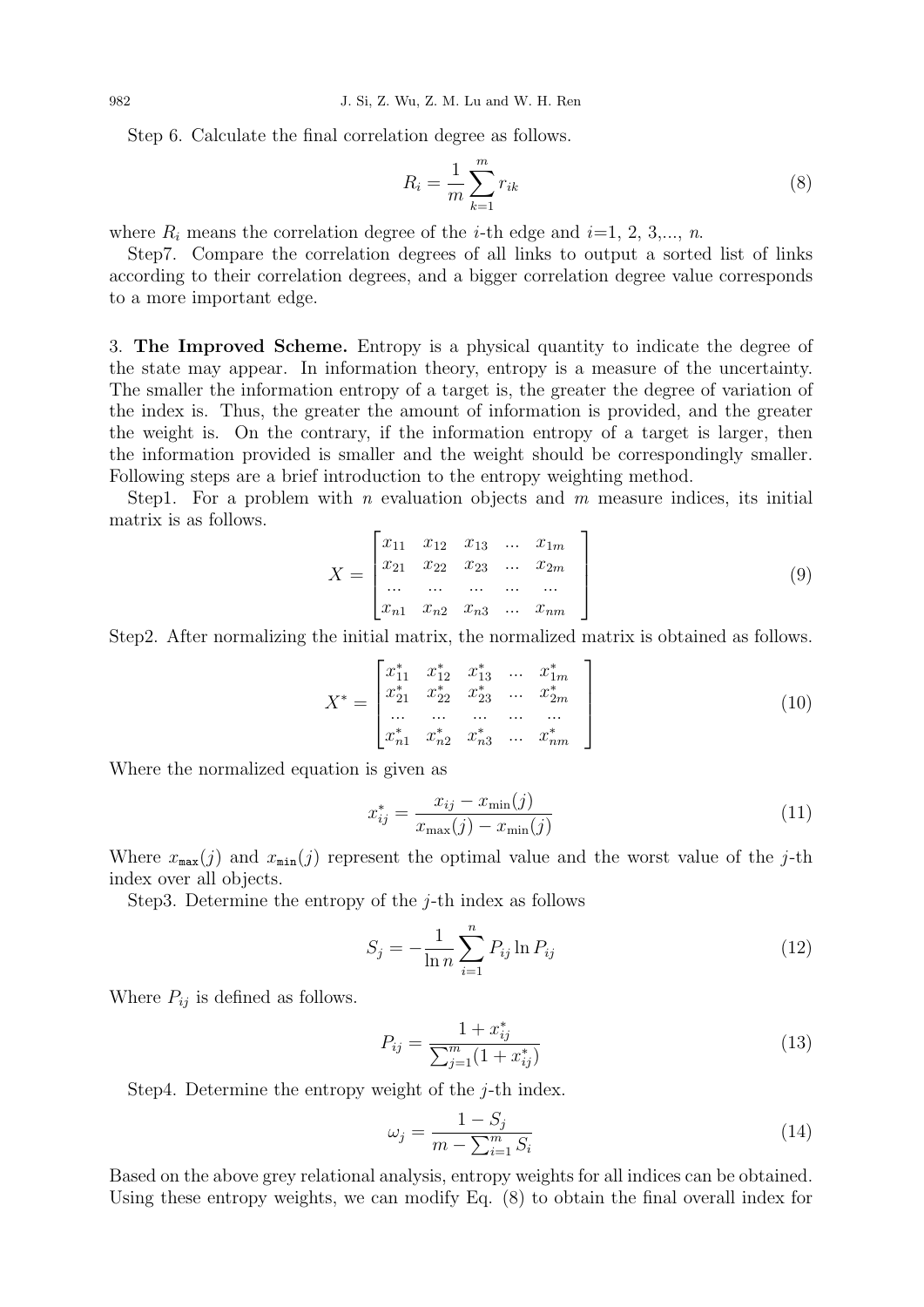the i-th object as follows:

$$
R_i = \sum_{k=1}^{m} \omega_k r_{ik} \tag{15}
$$

where  $R_i$  means the overall index for the *i*-th edge,  $\omega_k$  means the *k*-th entropy weight,  $r_{ik}$  is the correlation coefficient between the *i*-th edge and the *k*-th index. The bigger the  $R_i$  value is, the more important the edge is. In our method, we choose three classical evaluation criteria as our measure indices, i.e., the decreasing rate of the number of spanning trees, the increasing rate of the average shortest path length, and the edgebetweenness. For a network  $G=(V, E)$ , where V denotes the set of nodes and E denotes the set of links, their definitions can be given as follows.

3.1. Edge Betweenness. Edge betweenness is a measure to quantify the ability of an edge in controlling the communication between nodes in a complex network. Let  $p_{kl}$  denote the number of shortest paths between Node  $v_k$  and Node  $v_l$ ,  $p_{kl}(e_{ij})$  be the number of shortest paths between Node  $v_k$  and Node  $v_l$  which must pass through the edge  $e_{ij}$ , and  $B_{i,j}$  denote the edge betweenness of  $e_{ij}$ . Then we have

$$
B_{ij} = \sum_{k \neq l} \frac{p_{kl}(\mathbf{e}_{ij})}{p_{kl}} \qquad \mathbf{v}_k, \mathbf{v}_l \in \mathbf{V}, \mathbf{e}_{ij} \in \mathbf{E}
$$
 (16)

The larger the value  $B_{ij}$  is, the more important the edge  $e_{ij}$  is.

3.2. The Decreasing Rate of the Number of Spanning Trees. First we calculate the number of spanning trees of a network, according to the Matrix-Tree theorem, i.e., for an undirected network, let  $b_{ij}$  denote the associated number between Node  $v_i$  and Edge  $e_j$ , if Node  $v_i$  and Edge  $e_j$  are connected,  $b_{ij} = 1$ ; otherwise,  $b_{ij} = 0$ . Thus, the matrix B denotes the incidence matrix, and the number of spanning trees can be calculated as follows:

$$
\tau(G) = |\det(C_r)|\tag{17}
$$

Here,  $\tau(G)$  is the number of spanning trees,  $C_r$  is the  $(n-1)$ th order principal minor of Kirchhoff matrix, and Kirchhoff matrix can be calculated as  $BB<sup>T</sup>$ . When we delete Edge  $e_i$ , recalculate the number of spanning trees of the new network  $\tau_i(G)$ . Then we use  $T(e_i)$ to denote the decreasing rate of the number of spanning trees when Edge  $e_i$  is deleted, and  $T(e_i)$  can be calculated as follows

$$
T(\mathbf{e}_i) = 1 - \frac{\tau_i(\mathbf{G})}{\tau(\mathbf{G})}
$$
\n(18)

The larger the decreasing rate is, the more important the edge is.

3.3. The Increasing Rate of the Average Shortest Path Length. To obtain the increasing rate of the average shortest path length, we first calculate the average shortest path length of the original network, denoted as  $L(G)$ . For an undirected graph, the average shortest path length is defined as the average value over all the distances between every two nodes. When an edge  $e_i$  is deleted, we recalculate the average distance of the new network, denoted as  $L_i(G)$ . Thus, the increase rate of the average distance  $D(\mathbf{e}_i)$  can be calculated as follows:

$$
D(\mathbf{e}_i) = \frac{L_i(\mathbf{G}) - L(\mathbf{G})}{L(\mathbf{G})}
$$
\n(19)

$$
L(\mathbf{G}) = \frac{1}{N(N-1)} \sum_{j \neq i} d_{ij} \tag{20}
$$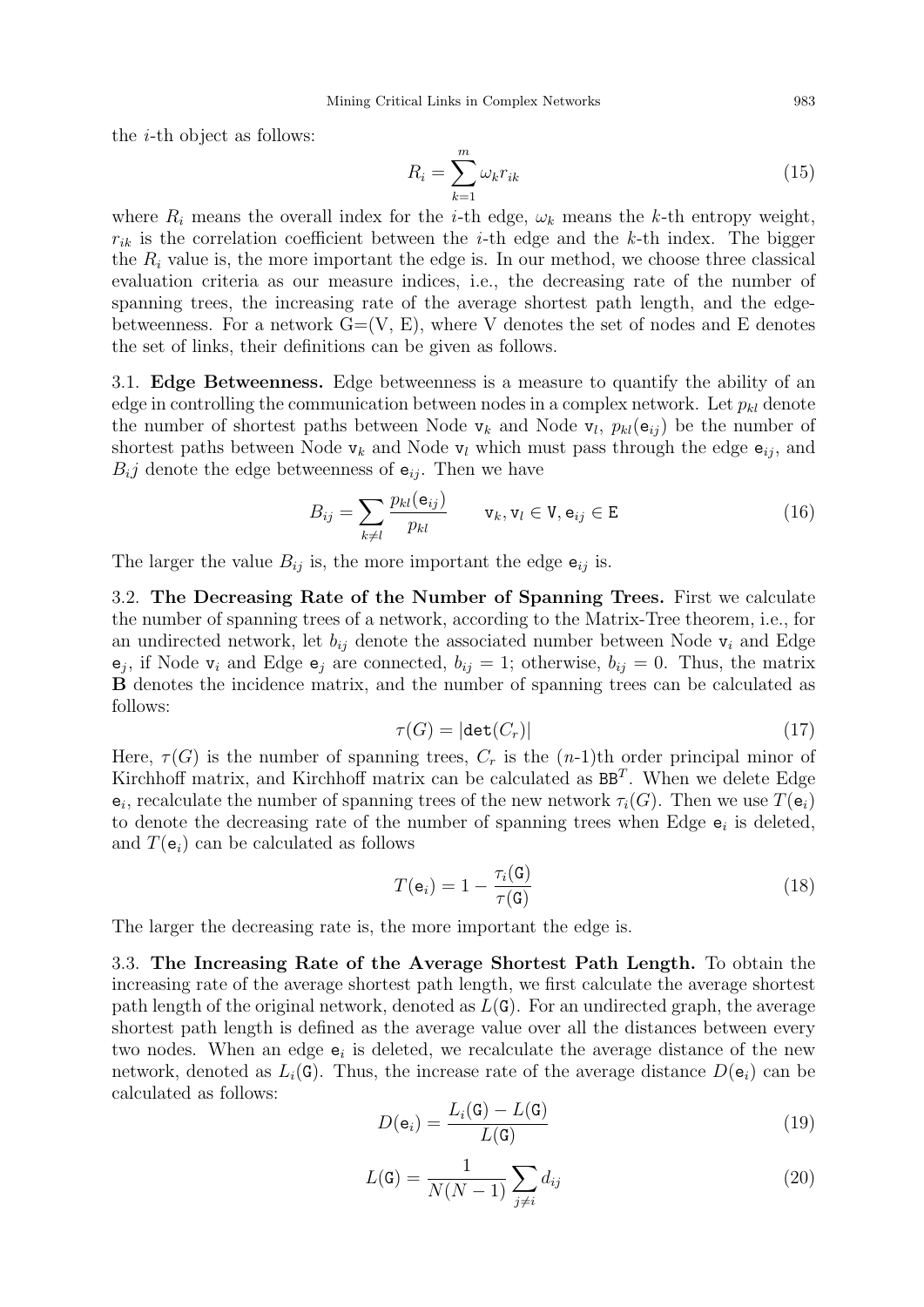

FIGURE 1. The karate club network.

TABLE 1. Critical links ranking of the Karate club network.

| Critical links Method 1 Method 2 Method 3 |          |          |          | $_{\rm Our}$ |
|-------------------------------------------|----------|----------|----------|--------------|
|                                           | $1 - 12$ | $1 - 12$ | $1 - 32$ | $2 - 20$     |
|                                           | $7 - 17$ | $1 - 32$ | $1 - 7$  | $1 - 32$     |
|                                           | $6 - 17$ | $1 - 11$ | 14-34    | $3 - 33$     |
|                                           | 27-30    | $1 - 5$  | $1 - 6$  | 14-34        |
| 5                                         | 27-34    | $1 - 6$  | $1-9$    | $1 - 9$      |
|                                           |          |          |          |              |

Here,  $d_{ij}$  denotes the length of the shortest paths between Node  $v_i$  and Node  $v_j$ , and N is the number of nodes. The larger the increase rate is, the more important the node is.

4. Simulations. Two classical networks are chosen to test our methods, i.e., the karate club network and the sex relationship network. Specifically, there are 34 nodes and 78 links in the karate club network as shown in Fig. 1. We chose each single evaluation criteria to determine the critical links. The results are listed in Table 1, where Method 1, Method 2 and Method 3 are based on the decreasing rate of the number of spanning trees, the increasing rate of the average shortest path length, and the edge-betweenness, respectively. In contrast, our method is based on combining entropy weights with grey relational analysis. From Table 1, it is easy to find that using each single method, the results may be correct in the local network, but are not comprehensive. Instead, using our scheme, we can get more reasonable results.

As shown in Fig. 2, the sex relationship network contains 40 nodes and 41 links. The same procedure is used to compare different methods, and the results are shown in Table 2. According to Method 1, almost 32 links have the same results, i.e., the decline rate of the number of spanning trees is 1.0. Using Method 2, for 32 links, the increasing rate of the average shortest path length is infinity. Thus, for this classical network, Method 1 and Method 2 do not work. According to the comparison between Method 3 and out method, we can see that the edge 11-16 is more important than the edge 16-22, because the edge 11-16 can cut the network into two independent networks while the edge 16-22 cannot. According to above experimental results, we can see that our method outperforms the previous works in mining the critical links.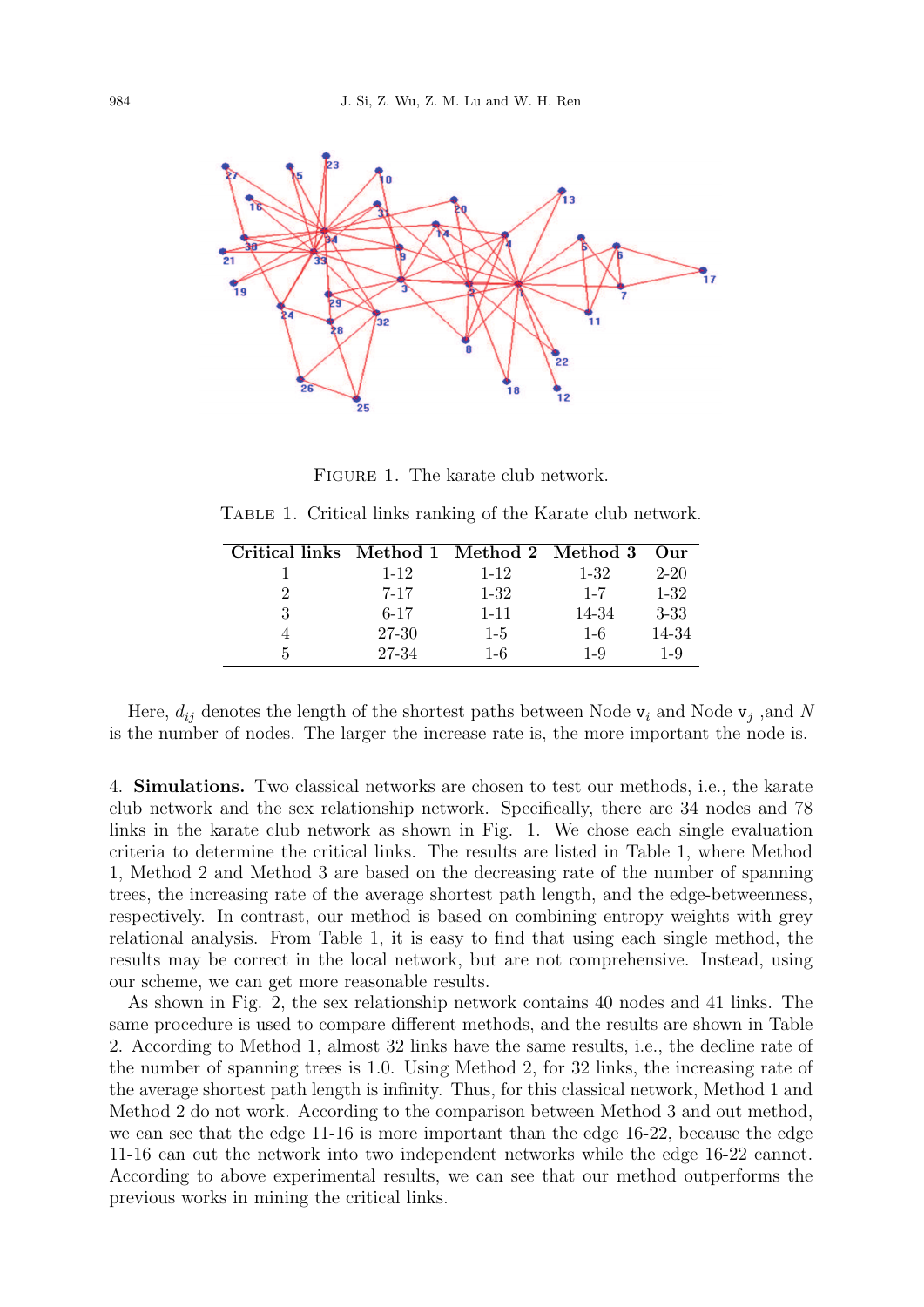

FIGURE 2. The karate club network.

TABLE 2. Critical links ranking of the sex relationship network.

| Critical links Method 1 Method 2 Method 3 Our |         |         |           |           |
|-----------------------------------------------|---------|---------|-----------|-----------|
|                                               | $1 - 2$ | $1-2$   | $16-22$   | $11 - 16$ |
|                                               | $2 - 5$ | $2 - 5$ | $11 - 16$ | 26-31     |
| 3                                             | $3-5$   | $3-5$   | $22 - 26$ | $5 - 11$  |
|                                               | $4 - 5$ | $4 - 5$ | 26-31     | $16-22$   |
| h.                                            | 5-6     | $-5-6$  | $5 - 11$  | $8 - 11$  |

5. Conclusions. In this paper, we propose a new method to mine the critical links in complex networks. That is, the entropy weights and grey relational analysis are combined to integrate three criteria into one index. Two classical networks are used to test our method. According to the experimental results, we can conclude that our improved method in mining the critical links has two following advantages. First, our method can be used in different networks which may be not appropriate to other single available method. Second, the results of our method are comprehensive which cannot be achieved in each single method.

Acknowledgment. This work was partly supported by the Zhejiang Provincial Natural Science Foundation of China (Grant No. LY17F030008, No. LY15F010003 and No. LY14F020024), the Public Good Research Project of Science and Technology Program of Zhejiang Province, China. (NO.2016C31097) and the Science and Technology Project of QuZhou, Zhejiang, China.(NO.2015Y005).

## **REFERENCES**

- [1] A.Vespignani, Complex networks: The fragility of inter-dependency, Nature, vol. 464, no. 7291, pp. 984–985, 2010.
- [2] S. M. Rinaldi, J. P. Peerenboom, and T. K. Kelly, Identifying, understanding, and analyzing critical infrastructure interdependencies, IEEE Control System Magazine, vol. 21, no. 6, pp. 11–25, 2001.
- [3] D. J. Watts, and S. H. Strogatz, Collective dynamics of 'small-world' networks, Nature (London), vol. 393, no. 6684, pp. 440–442, 1998.
- [4] A. L. Barabasi, and R. Albert, Emergence of scaling in random networks, Science, vol. 286, no. 5439, pp. 509–512, 1999.